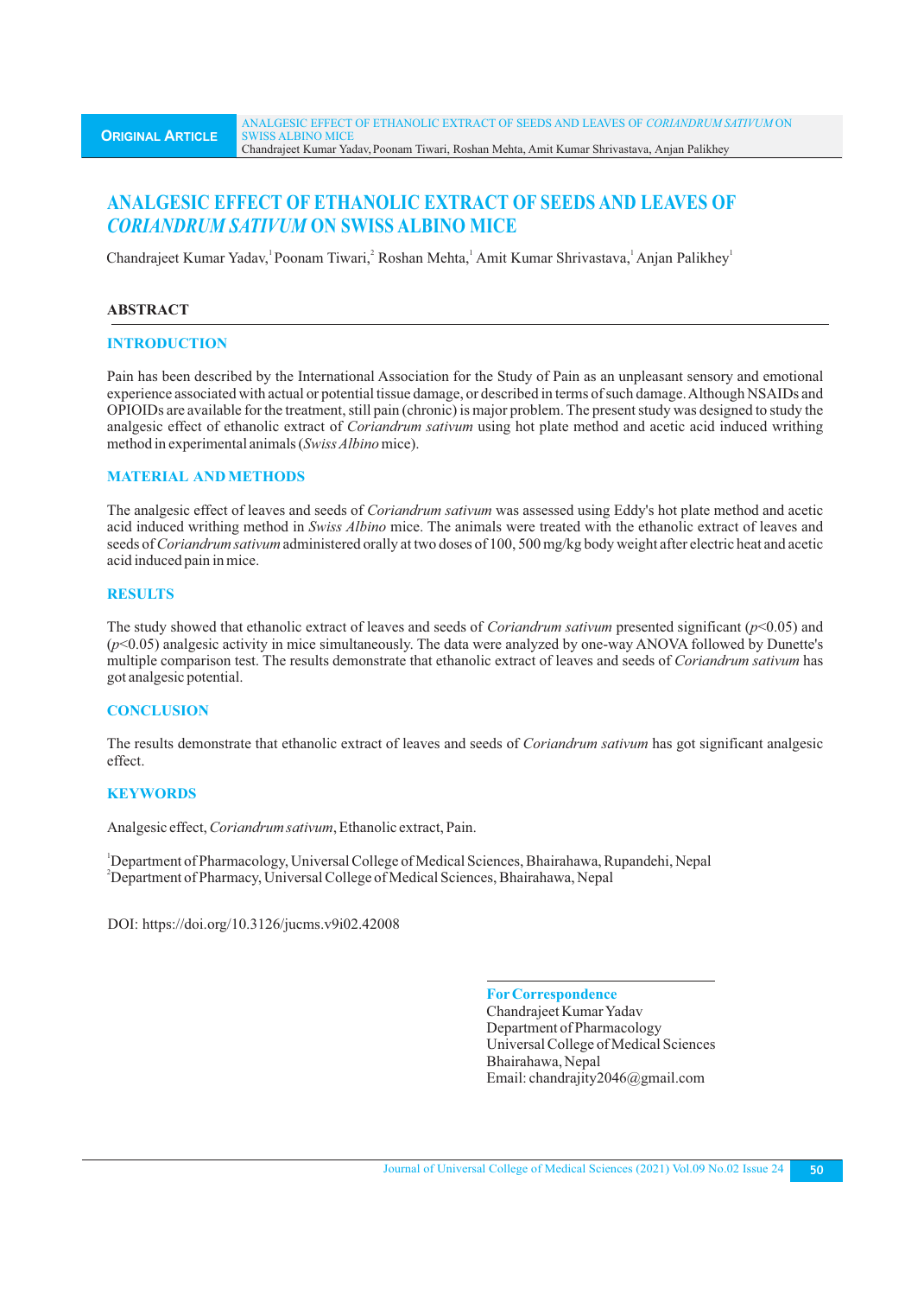# **INTRODUCTION**

**ORIGINAL ARTICLE**

Pain has been described by the International Association for the Study of Pain as an "unpleasant sensory and emotional experience associated with actual or potential tissue damage, or described in terms of such damage".<sup>1</sup> Chronic pain and the inflammatory diseases are one of the major health problems in the world.<sup>2</sup> Several factors including sociocultural, psychological and biological conditions have important roles in pain perception. Although pain is a reaction of the body to harmful stimuli, it is a protective early warning system. In medical diagnosis, pain is regarded as a symptom of an underlying condition.<sup>1</sup> Pain is a vital function of the human body, involving nociceptors and the central nervous system (CNS) to transmit messages from noxious stimuli to the brain.

**Types of pain**: Simply, pain can be divided into two typesacute pain and chronic pain.

**a. Acute pain**: Acute pain is pain of sudden onset; lasting for hours to days and disappears once the underlying cause is treated. Acute pain has a clear cause. It could result from any illness, trauma, surgery or any painful medical procedures. Acute pain is beneficial for us as it signals that something is wrong in our body and motivates us to get help soon. Example of acute pain includes- headache, heartache, muscle sprain, bone fracture, cuts in skin etc.

**b. Chronic pain**: Chronic pain is the pain that starts as an acute pain and continues beyond the normal time expected for resolution of the problem or persists or recurs for various other reasons. It is not the rapeutically beneficial to the patient.<sup>3</sup>

Analgesic drugs are used in single or in combination to affect peripheral or central nervous system (CNS) to decrease pain sensation. Analgesics are drugs that relieve pain without significantly altering consciousness. They relieve pain without affecting its cause. There are two groups of analgesics:

Opioid (Narcotic analgesics) Non- opioid (Non-steroidal anti-inflammatory drugs)

Opioids are substances that, when reaching opioid receptors, have effects similar to those of morphine. Medically they are primarily used for pain relief, including anesthesia. Other medical uses include suppression of diarrhea, replacement therapy for opioid use disorder, reversing opioid overdose as well as suppressing cough. Morphine is the most important alkaloid of opium - the dried juice obtained from the capsules of *Papaver somniferous*. Opium contains many other alkaloids, such as codeine, thebaine, papaverine etc. Mechanism of action of opioids: Morphine and other opioids produce their actions by interacting with various opioid receptors - mu (μ), kappa (κ) and delta (δ). They inhibit the release of neurotransmitters from the primary afferent terminals in the spinal cord as well as activate the descending inhibitory controls in the brain. This results in the sensation of pain relief as well as a relaxing and sedative effect.<sup>4</sup>

Nonsteroidal anti-inflammatory drugs (NSAIDs) are among the most widely used medications due to their efficacy for a wide range of pain and inflammatory conditions.<sup>5</sup> However, the long-term administration of NSAID may induce gastrointestinal ulcers, bleeding, and renal disorders due to their nonselective inhibition of both constitutive (COX-and inducible (COX-2) isoforms of the cyclooxygenases enzymes.<sup>6</sup> Therefore, new anti-inflammatory and analgesic drugs lacking those effects are being searched all over the world as alternatives to NSAIDs and opiates.<sup>78</sup> The research into plants with alleged folkloric use as pain relievers, antiinflammatory agents, should therefore be viewed as a fruitful and logical research strategy in the search for new analgesic and anti-inflammatory drug. The plant derived natural products such as flavonoids, sterols, polyphenols, alkaloids, tannins and terpenes have gained importance in recent years due to their wide range of pharmacological activities<sup>9</sup>. *Coriandrum sativum* Linn. (Apiaceae/ Umbelliferae) is a native plant from southern Europe and Southwestern Asia that has been naturalized in North America and acclimatized in many countries with a temperate climate. It is popularly known as coriander, Chinese parsley, or cilantro, and it has been used to add flavor, color and nutritional properties to food in many Asian countries.<sup>10</sup> Parts of *C. sativum* (CS) have been used to treat many diseases and conditions, such as rheumatism/ joint pain, indigestion/ gastrointestinal disorders, anxiety etc. Its antioxidant, anti-diabetic, anticancer properties have previously been reported".

This study was conducted to explore analgesic effect of leaves and seeds of *Coriandrum sativum* was assessed using hot plate method and acetic acid induced writhing method in Swiss albino mice.

#### **MATERIAL AND METHODS**

The analgesic effect of leaves and seeds of *Coriandrum sativum* was assessed using Eddy's hot plate method and acetic acid induced writhing method in Swiss albino mice. The animals were treated with the ethanolic extract of leaves and seeds of *Coriandrum sativum* administered orally at two doses of 100, 500 mg/kg body weight after electric heat and acetic acid induced pain in mice. This study was carried out from October 2020 to May 2021 after the taking approval from Institutional Review Committee of Universal College of Medical Sciences, IRC No. (UCMS/IRC/019/20) at Department of Pharmacology of Universal College of Medical Sciences, Bhairahawa, Rupandehi, Nepal.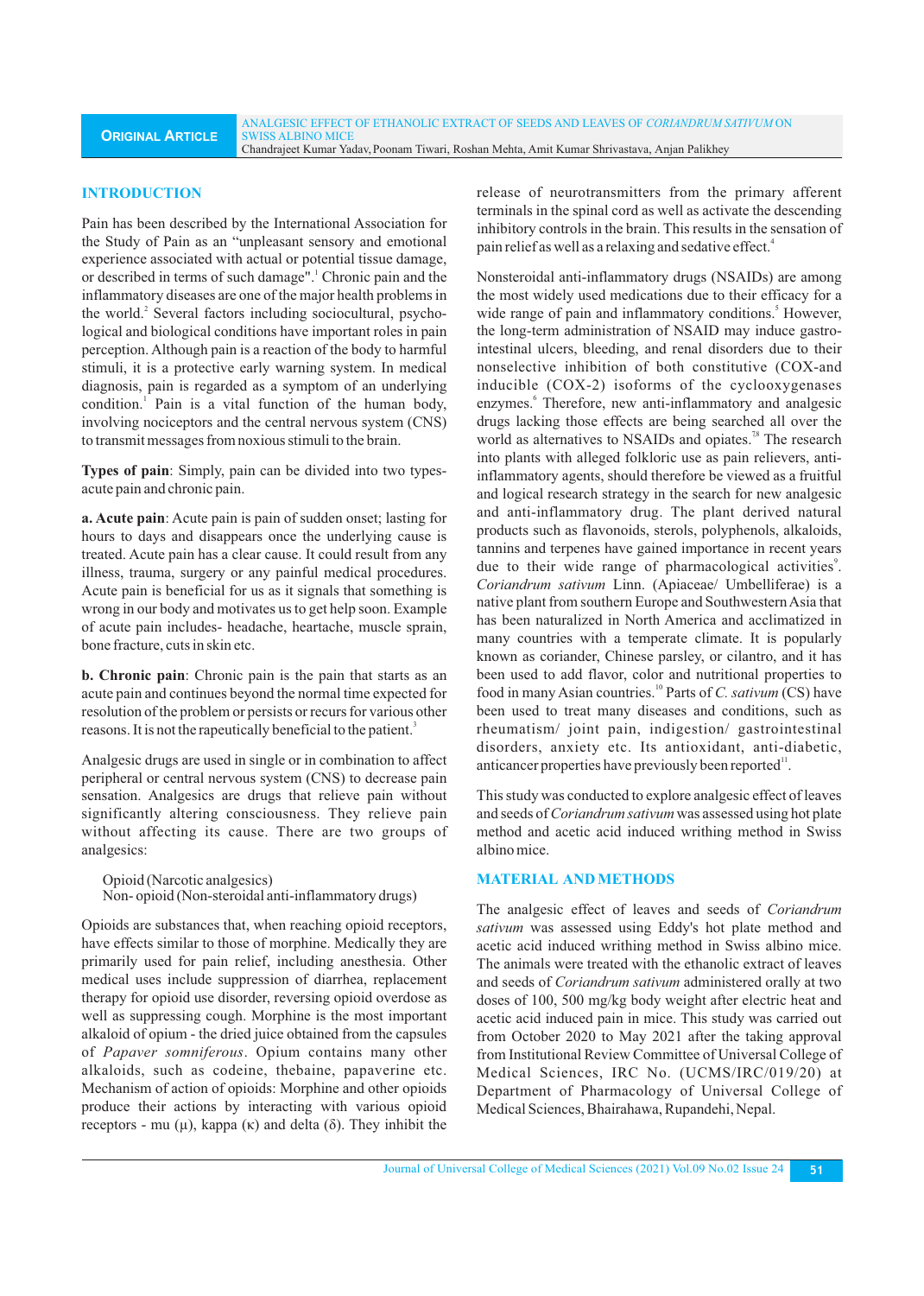#### **Animals**

*Swiss Albino* mice (*Mus musculus*) either sex weighing 23-32 g (four weeks of age) were kept in the animal house in the Department of Pharmacology at Universal College of Medical Sciences for the experimental purpose. All the animals were housed in clean polypropylene cages and were maintained at standard conditions of temperature ( $25 \pm 1$ °C) and 12:12 hour light/ dark cycles. They were fed with standard pellet diet and had free access to water ad libitum.

#### **Plant material**

The aerial parts of the leaves and seeds of *Coriandrum sativum* were collected from Ranigaun, Bhairahawa, Rupandehi, Nepal. The selected plant was identified and authenticated by Mr. Rukmagat Pathak, Assistant Professor, Department of Soil and Environment Science, TU, IAAS, Paklihawa, Rupandehi on date 4/04/2021. All other chemicals used in the study are of AR grade.

#### **Preparation of extract**

The aerial parts of the leaves and seeds of *Coriandrum sativum* collected were washed thoroughly with water and airdried under shade at room temperature. Then, the dried plant materials were chopped into small pieces and finely ground to give powder form of crude drug. The drug was extracted in the ratio 1:6 using ethanol as solvent by continuous hot percolation with the help of Soxhlet apparatus. The duration of extraction was 48 hours. The extract was reduced to dryness using rotary apparatus. Lastly, the percentage yield of extract was calculated. The seed and leaves were extracted separately using the same method.<sup>1213</sup>

$$
Yield(Leaves) = \frac{\text{weight of dried leaves extract}}{\text{weight of dried powder used to be extracted}} \times 100
$$

$$
Yield(\%) = \frac{11.56}{100} \times 100 = 11.56
$$

$$
Yield(Seds) = \frac{\text{weight of dried seeds extract}}{\text{weight of dried powder used to be extracted}} \times 100
$$

$$
Yield(\%) = \frac{9.36}{100} \times 10 = 9.36
$$

# **Phytochemical screening**

Phytochemical screening was carried out for the determination of different secondary metabolites (Carbohydrate, glycosides, saponin, sterols, tannins, terpenoids, flavonoids and alkaloids) present in the leaves and seed extract of <sup>14</sup> *Coriandrum sativum.*

#### **Acute oral toxicity studies (oppts 870.1100)**

The acute oral toxicity study was performed according to the OPPTS (Office of Prevention, Pesticides, and Toxic Substances) guidelines.

# **Dose selection**

Lethal dose 5000 mg/kg selected and two doses of 100 mg/kg and 500 mg/kg body weight of ethanolic extract of *Coriandrum sativum* leaves and seeds was selected as low dose and high dose as per the acute oral toxicity studies.<sup>15</sup>

#### **Experimental design**

The mice were randomly divided into four groups each for leaves and seeds extract. So total groups are six including negative control and standard (n=5 mice per group). Thus, 30 mice were used for the evaluation of analgesic effect of *Coriandrum sativum* leaves and seed (Table 1).

| Table 1. Experimental design groups each for leaves and |  |  |  |
|---------------------------------------------------------|--|--|--|
| seeds extract                                           |  |  |  |

|                                 | Leaves extract                      | Seed extract                        |                                    |  |  |
|---------------------------------|-------------------------------------|-------------------------------------|------------------------------------|--|--|
| <b>Animal Group</b>             | Dose                                | <b>Animal Group</b>                 | Dose                               |  |  |
| Negative control                | Disease induced and<br>vehicle only | Negative control                    | Disease induced and<br>ehicle only |  |  |
| Standard (Diclofenac<br>sodium) | $10 \text{ mg/kg}$                  | (Diclofenac)<br>Standard<br>sodium) | $10 \text{ mg/kg}$                 |  |  |
| Test-1                          | $100 \,\mathrm{mg/kg}$              | Test -1                             | $100 \text{ mg/kg}$                |  |  |
| Test-2                          | $500$ mg/kg                         | Test-2                              | $500$ mg/kg                        |  |  |

#### **Eddy's hot plate method**

To assess nociceptive responses, hot plate method was used. The mice were placed on the hot plate with temperature setting controlled at 55  $\pm$ 0.2°C. Cut-off time will be 30 seconds. Nociceptive or pain response was defined as licking forepaws or moving hind paws. Time duration between placing the animals on hot plate and licking fore paws or moving hind paws was considered as the reaction time. The hot plate test will be performed as a base record 10 min before injection of the drugs and consequently it was repeated five times, every 10 min after injection. Analgesic effects of the extracts (both leaf and seed) or vehicle was calculated as maximal possible effect (MPE). $16$ 

$$
MPE \% = \frac{(Test response time - Basal response time)}{Cutoff time - Basal response time} \times 100
$$

#### **Acetic acid induced writhing method**

The analgesic effect on the samples was evaluated using acetic acid induced writhing method in mice. In this method, acetic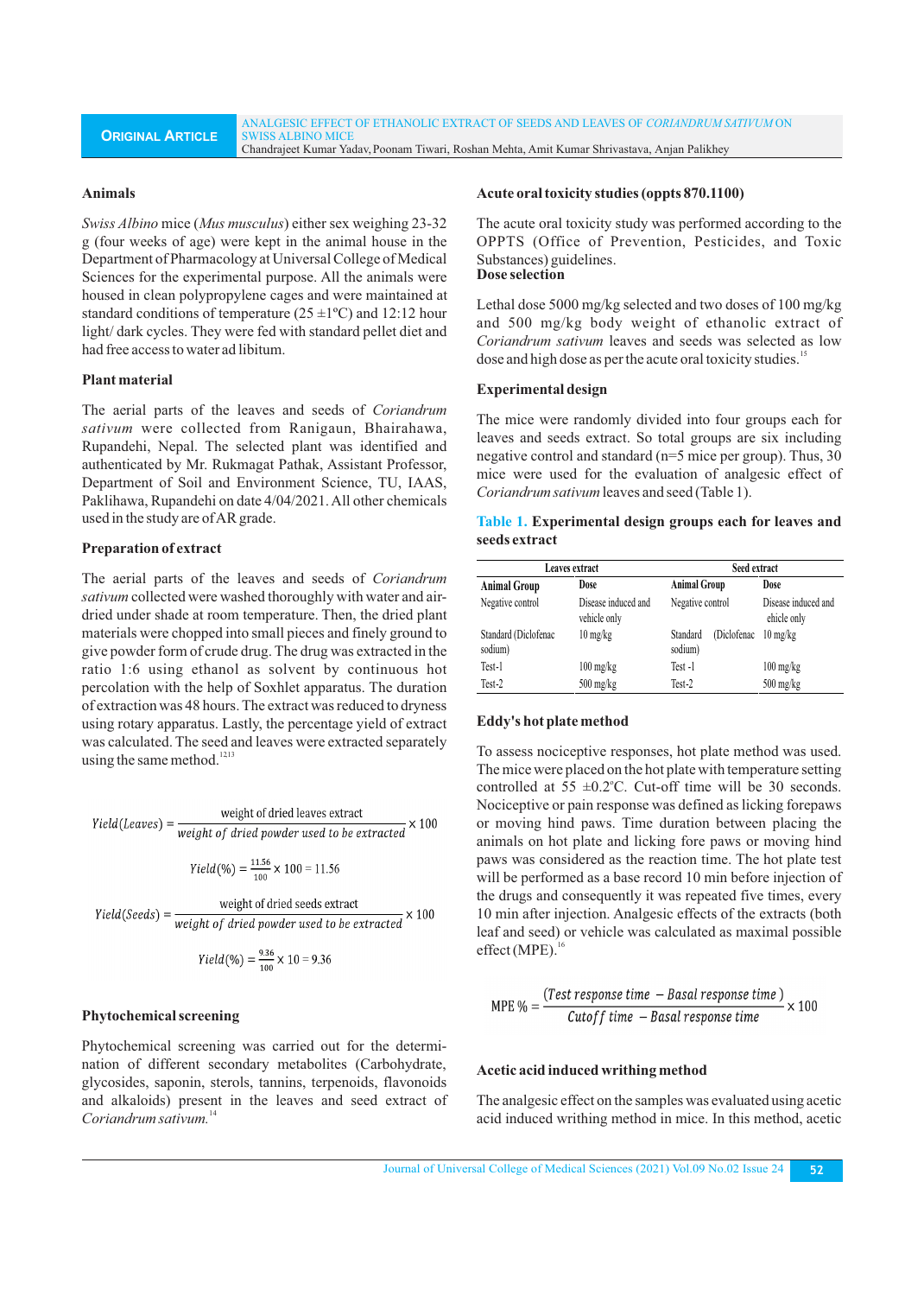#### **ORIGINAL ARTICLE** ANALGESIC EFFECT OF ETHANOLIC EXTRACT OF SEEDS AND LEAVES OF *CORIANDRUM SATIVUM* ON SWISS ALBINO MICE Chandrajeet Kumar Yadav,Poonam Tiwari, Roshan Mehta, Amit Kumar Shrivastava, Anjan Palikhey

acid was administered intra-peritoneally to the experimental animals to create pain sensation. As a positive control, diclofenac sodium was used to serve the purpose. The plant extracts were administered orally in two different doses (100 and 500 mg/kg body weight) to the Swiss albino mice after an overnight fast. Test samples and vehicle administered orally 30 minutes prior to intraperitoneal administration of 0.7% v/v acetic acid solution (0.1 ml/10 g) but diclofenac sodium was administered 15 minutes prior to acetic acid injection. Then the animals were placed on an observation table.

Each mouse of all groups was observed individually for counting the number of writhing they made in 15 minutes commencing just five minutes after the intraperitoneal administration of acetic acid solution. The number of writhes in each treated group will be compared to that of a control group where Diclofenac sodium (10 mg/kg) will be used as a reference substance (positive control).<sup>16</sup> Anti-nociception (analgesia) will be expressed as the reduction of the number of abdominal constrictions between control animals and mice pretreated with extracts.

# **Statistical analysis**

Inhibition 
$$
\% = \frac{(No. of writhes(control) - No. of writhes(Treated))}{No. of writhes(control)} \times 100
$$

Results of experiment were expressed as mean ±SEM. Statistical analysis was performed using one-way ANOVA followed by Dunette's multiple comparison test using graph pad prism (version-9). The values of *p˂*0.05 was considered as statistically significant.

## **RESULTS**

#### **Phytochemical screening**

**Table 2. Preliminary phytochemical screening of the extracts of** *C. sativum* **revealed the presence of glycosides, sterols, flavonoids, alkaloids, tannins and saponin**

| S. N                     | <b>Test</b>   | <b>Result</b> |
|--------------------------|---------------|---------------|
| 1                        | Glycoside     | $^{+}$        |
| $\mathfrak{D}_{1}^{(1)}$ | Sterol        | $^+$          |
| 3                        | Flavonoids    | $^{+}$        |
|                          | Alkaloids     | $^{++}$       |
| 5                        | Tannin        | $++$          |
| 6                        | Saponin       | $^{+}$        |
|                          | Carbohydrates | $^+$          |

(++ high abundance, + less abundance)

#### **Eddy's hot plate method**

**Table 3. Effect of ethanolic extract of** *Coriandrum sativum* **on heat induced pain (hot plate) in mice (**All values are expressed as Mean ±SD. The differences are significant at \**p˂*0.05 when analyzed by one-way ANNOVA followed by Dunette's multiple comparison test)

| Group                                       | <b>Mean Reaction Time</b> |                      |                      |                       |  |  |
|---------------------------------------------|---------------------------|----------------------|----------------------|-----------------------|--|--|
|                                             | $30 \text{ min}$          | $60 \text{ min}$     | 90 min               | $120 \text{ min}$     |  |  |
| Negative control                            | $3.82 \pm 0.290$          | $4.27 \pm 0.178$     | $3.99 \pm 0.219$     | $3.89 \pm 0.430$      |  |  |
| Standard (Diclofenac sodium 10<br>$mg/kg$ ) | $7.22 \pm 0.355***$       | $10.37 \pm 0.239***$ | $15.74 \pm 0.775***$ | $3.89 \pm 0.430$      |  |  |
| Leaf extract Test-1 (100 mg/kg)             | $4.22 \pm 0.186$          | $8.84 \pm 0.400$ *** | $12.15 \pm 0.161***$ | $10.23 \pm 0.179***$  |  |  |
| Leaf extract Test-2 (500 mg/kg)             | $7.85 \pm 0.137***$       | $12.23 \pm 0.517***$ | $15.08 \pm 0.091***$ | $13.07 \pm 0.148***$  |  |  |
| Seed extract Test-1 (100 mg/kg)             | $4.15 \pm 0.172$          | $8.33 \pm 0.548$     | $9.41 \pm 0.136***$  | $8.81 \pm 0.338***$   |  |  |
| Seed extract Test-2 (500 mg/kg)             | $7.24 \pm 0.081***$       | $11.96 \pm 0.139***$ | $13.12 \pm 0.235***$ | $11.50 \pm 0.166$ *** |  |  |

**Acetic Acid induced pain** 

**Table 4. Effect of Ethanolic extract of** *Coriandrum sativum* **acetic acid induced pain in mice**

| Group                                                                                                                                                          |                  |                   |                    |                                   |                  |                   |
|----------------------------------------------------------------------------------------------------------------------------------------------------------------|------------------|-------------------|--------------------|-----------------------------------|------------------|-------------------|
|                                                                                                                                                                | $5 \text{ min}$  | $10 \text{ min}$  | $15 \text{ min}$   | $20 \text{ min}$                  | $25 \text{ min}$ | $30 \text{ min}$  |
| Negative control                                                                                                                                               | $11.8 \pm 0.955$ | $11.2 \pm 0.593$  | $10.2 \pm 1.585$   | $12.2 \pm 1.308$                  | $12.0 \pm 1.265$ | $10.2 \pm 1.585$  |
| Standard<br>(Diclofenac sodium<br>$10 \text{ mg/kg}$                                                                                                           | $3.2 \pm 0.593$  | $3.4 \pm 0.456$   | $3.6 \pm 0.829$    | $2.6 \pm 0.607$                   | $4.0 \pm 0.632$  | $4.2 \pm 0.867$   |
| Leaf extract Test-<br>$(100 \text{ mg/kg})$                                                                                                                    | $9.4 \pm 0.669$  | $8.8 \pm 0.867$   | $9.0 \pm 1.720$    | $9.2 \pm 1.035$                   | $7.4 \pm 1.345*$ | $8.6 \pm 0.456*$  |
| Leaf extract Test-2 5.8 $\pm$ 0.522*** 6.0 $\pm$ 0.400*** 6.2 $\pm$ 0.769*** 7.2 $\pm$ 0.716 ns 7.8 $\pm$ 0.438*** 7.8 $\pm$ 0.996 ns<br>$(500 \text{ mg/kg})$ |                  |                   |                    |                                   |                  |                   |
| Seed extract Test 1<br>$(100 \text{ mg/kg})$                                                                                                                   | $10.2 \pm 0.912$ | $10.2 \pm 0.716$  | $7.8 \pm 0.657*$   | $10.8 \pm 0.522$                  | $9.2 \pm 0.769$  | $6.6 \pm 1.513*$  |
| Seed extract Test-2 $7.2 \pm 0.522**$<br>$(500 \text{ mg/kg})$                                                                                                 |                  | $7.2 \pm 0.593**$ | $6.6 \pm 0.963$ ** | $8.0 \pm 0.632**$ 6.0 $\pm 1.166$ |                  | $5.2 \pm 0.769**$ |

(Results are expressed as mean ±SEM from observation as compared to control group by one-way ANOVA followed by Dunette's multiple comparison test. Significant at  $p<0.05$ )

# **DISCUSSION**

The present study revealed that the seeds and leaves of *C. sativum* possess analgesic effect. The hot plate method is one of the widely used methods for evaluation of analgesic effect and has been validated for use with both rats and mice. Therefore, we chose this test in addition with acetic acid induced writhing test to investigate the analgesic potential of ethanolic extract of *Coriandrum sativum* leaves and seeds. The analgesic effect of ethanolic extract of seeds and leaves was comparable to diclofenac.

In previous study, the analgesic effects of the aqueous extract of the seeds of *Coriandrum sativum* had been reported using hot plate and tail flick tests.<sup>17</sup>

The chemical compound responsible for the analgesic effect of the extracts could not be identified in the present study and needs to be studied in future. However, the presence of the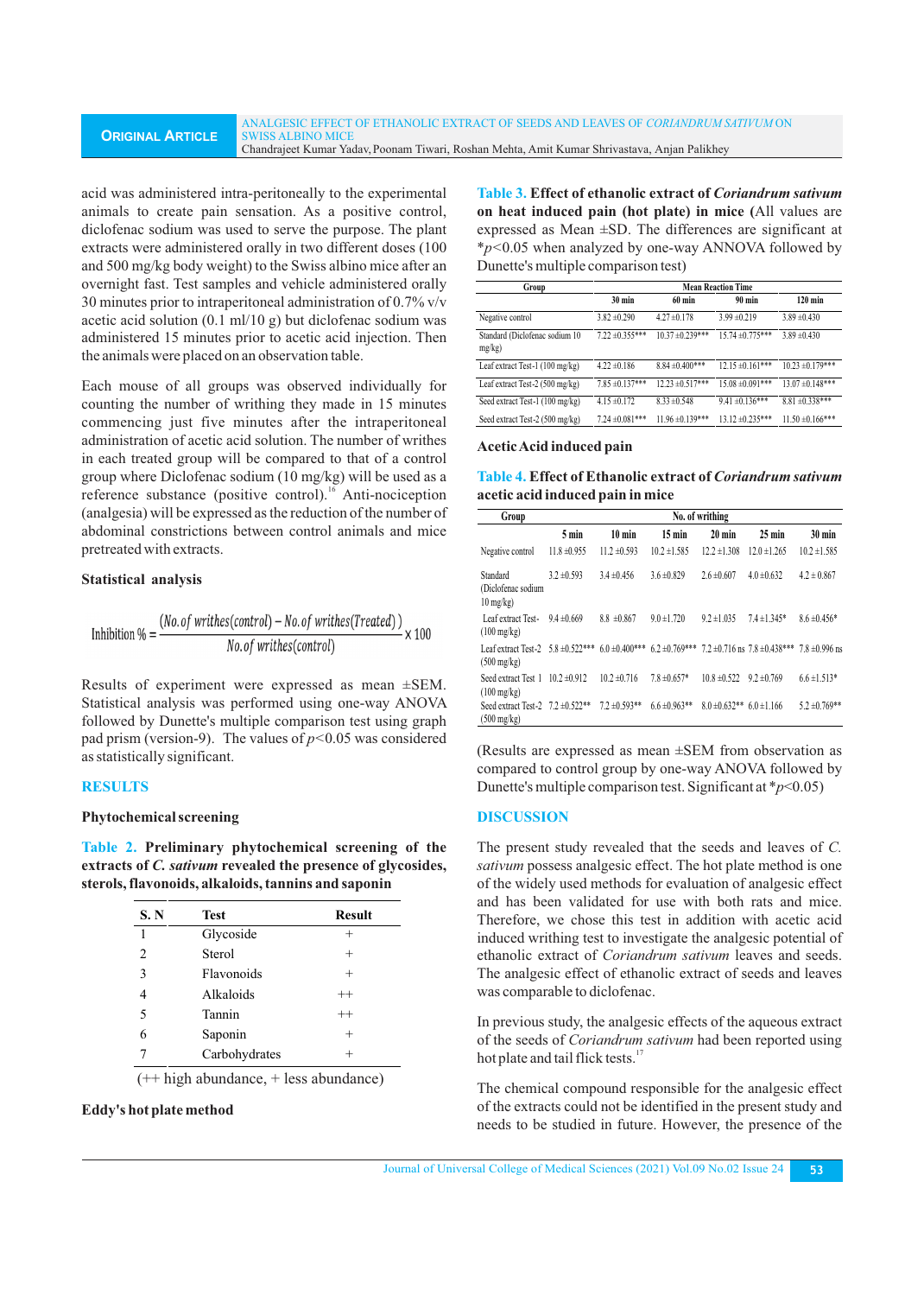#### **ORIGINAL ARTICLE** ANALGESIC EFFECT OF ETHANOLIC EXTRACT OF SEEDS AND LEAVES OF *CORIANDRUM SATIVUM* ON SWISS ALBINO MICE Chandrajeet Kumar Yadav,Poonam Tiwari, Roshan Mehta, Amit Kumar Shrivastava, Anjan Palikhey

flavonoids such as quercetin has been reported.<sup>18</sup> It has been shown that the flavonoids have considerable analgesic and anticonvulsant effects.<sup>19</sup> Sedative, CNS depressant and analgesic effects of flavonoids such as quercetin has been attributed to the affinity for the central benzodiazepine receptors.<sup>20,21</sup> The beneficial effect of linalool in pentyletelrazole seizure models as well as its analgesic effects has been  $suggested.<sup>22,23</sup>$ 

, It can be suggested that the beneficial effects of the extracts which were observed in the present study are at least in part due to linalool which is a main compound in coriander. $24$ Analgesic effects of polyphenols including rutin, caffeic acid and gallic acid has also been reported which can be isolated from *Coriandrum sativum*.<sup>25</sup>

Each of these compounds may also have a role in the analgesic effects of the extracts which were seen in present study however it needs to be investigated more.

This study has few limitations analgesic activity of plant parts (seeds and leaves) was studied in acute condition but not in chronic condition due to lack of time and feasible methodology. Active components responsible for the analgesic activity were not isolated and identified due to lack of instruments. Apart from this there is no foreseen limitation of the study. Limitations encountered during the conduct of the study will be addressed accordingly. The main strength of this study is to compare the analgesic effect of plant extract with the standard drug.

# **CONCLUSION**

The qualitative phytochemical study reveals the presence of sterols, carbohydrates, flavonoids, glycosides, tannins, alkaloids and saponins. The present study demonstrated that the ethanolic extract of seeds and leaves of *Coriandrum sativum* possess analgesic activity. The above effects may be due to the presence of flavonoids, linalool, borneol, camphor, tannins and sterols in the extracts.

## **CONFLICTOFINTEREST**

#### None

## **REFERENCES**

- 1. Pathan A, Kothawade K, Logade. Anxiolytic and analgesic effect of seeds of Coriandrum sativum Linn. International Journal of Research in Pharmacy and Chemistry 2011;1:1087- 99.
- 2. Tunon H, Olavsdotter C, Bohlin LJJoE. Evaluation of antiinflammatory activity of some Swedish medicinal plants. Inhibition of prostaglandin biosynthesis and PAF-induced exocytosis. Journal of Ethinopharmacology. 1995;48(2):61-76.
- 3. Stucky CL, Gold MS, Zhang XJ. Mechanisms of pain. Proceedings of the National Academy of Sciences of the United States of America. 2001;98(21):11845-6.
- 4. Pasternak G. Preclinical pharmacology and opioid combinations. Pain Medicine. 2012;13(suppl\_1):S4-S11.
- 5. Trautmann M, Peskar BM, Peskar B. Aspirin-like drugs, ethanol-induced rat gastric injury and mueosal eicosanoid release. European Journal of Pharmacology. 1991;201(1):53-8.
- 6. Dharmasiri M, Jayakody J, Galhena G, Liyanage S, Ratnasooriya WJJoe. Anti-inflammatory and analgesic activities of mature fresh leaves of Vitex negundo. Journal of Ethinopharmacology. 2003;87(2-3):199-206.
- 7. Gupta M, Mazumder U, Gomathi P, Selvan, medicine a. Antiinflammatory evaluation of leaves of Plumeria acuminata. BMC Complementry and Alternative Medicine. 2006;6(1):1-6.
- 8. Singh P, Shrivastava AK, Kumar S, Dwivedi. Formulation and evaluation of sustained release matrix tablets of aceclofenac. Borneo Journal of Pharmacy. 2021;4(2):99-109.
- 9. Chen Y, Tao S, Zeng F, Xie L, Shen Z. Antinociceptive and antiinflammatory activities of Schefflera octophylla extracts. Journal of Ethinopharmacology. 2015;171:42-50.
- 10. Laribi B, Kouki K, M'Hamdi M, Bettaieb T. Coriander (Coriandrum sativum L.) and its bioactive constituents. Phytotherapia. 2015;103:9-26.
- 11. Zhang C-R, Dissanayake AA, Kevseroğlu K, Nair M. Evaluation of coriander spice as a functional food by using in vitro bioassays. Food Chemistry. 2015;167:24-9.
- 12. Eidi M, Eidi A, Saeidi A, Molanaei S, Sadeghipour A, Bahar M. Effect of coriander seed (Coriandrum sativum L.) ethanol extract on insulin release from pancreatic beta cells in streptozotocin-induced diabetic rats. Phytotherapy Research. 2009;23(3):404-6.
- 13. Yadav CK, Poudel K, Mehta R, Shrivastava AK. Antidepressant activity of the leaves of Zanthoxylum Armatum on Swiss albino mice. Journal of Universal College of Medical Sciences. 2020;8(02):46-50.
- 14. Shrivastava AK, Thapa S, Shrestha L, Mehta RK, Gupta A, Koirala N. Phytochemical screening and the effect of Trichosanthes dioica in high-fat diet induced atherosclerosis in Wistar rats. Food Frontiers. 2021.
- 15. Patel D, Desai S, Devkar R, Ramachandran A. Acute and subchronic toxicological evaluation of hydro-methanolic extract of Coriandrum sativum L. seeds. EXCLI Journal 2012;11:566.
- 16. Acimovic MG, Korac J, Jacimovic G, Oljaca S, Djukanovic L, Vesna V. Influence of ecological conditions on seeds traits and essential oil contents in anise (Pimpinella anisum L.). Notulae Botanicae Horti Agrobotanici Cluj-Napoca. 2014;42(1):232-8.
- 17. Taherian AA, Vafaei A, Rashidipour A, Emami AM, Miladi GH, Jarahi M. Effects of aqueous extract of seed of Coriandrum